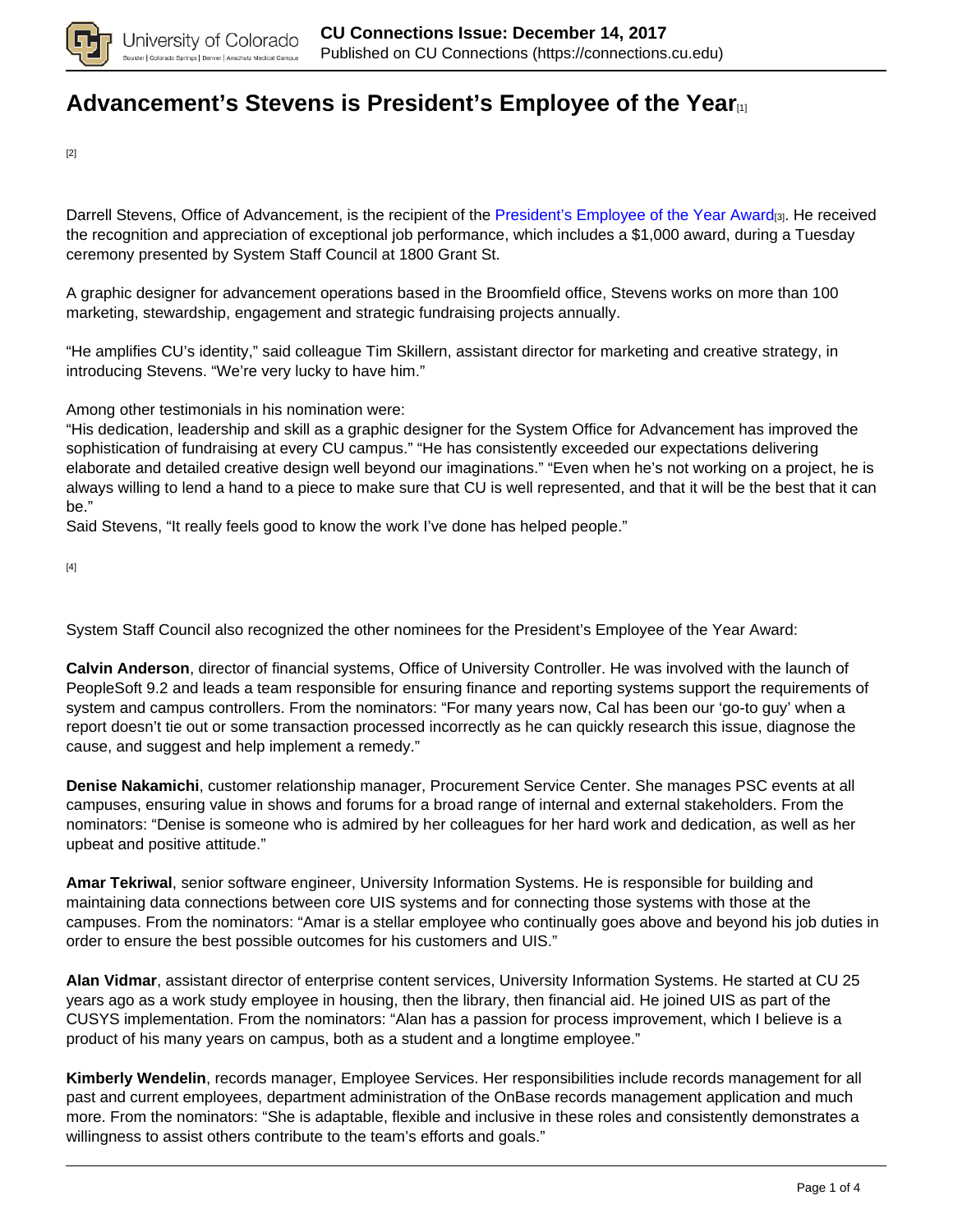

Also recognized was nominee **Paula Manzanares**, professional assistant to HR in Employee and Information Services, who passed away this week after a battle with cancer. She was described as "completely accountable, unfailingly dependable, uncompromisingly ethical and consistently courteous." President Benson led a moment of silence and also recalled a recent phone call to her.

"She was always positive, always upbeat," he said. "We're going to miss her a lot."

Wednesday's reception also celebrated staff members who reached a years-of-service milestone during the 2016-17 fiscal year. In introducing those in attendance, President Benson was joined by Tara Dressler, chair of System Staff Council; Jamie Joyce, System Staff Council events committee chair; and Leonard Dinegar, senior vice president and chief of staff.

Those marking milestones are:

[5]

**30 years** Maxine Plum Carl Sorenson [6]

## **25 years**

Linda Money Carolyn Peet Alan Vidmar [7]

**20 years** Jon Arnold Jeff Gloyd Joseph Hogan [8]

## **15 years**

Travis Chillemi Molly Doyle Jennifer Hane Jeremy Hueth Jonathan Levenstein Milagro "Misa" Lobato Lisa Lucio Mai Ngo Wynn Pericak Annalissa Philbin Kirsten Schuchman [9]

## **10 years**

Judith Anderson Scott Frey Karen Ichiba Tiara Lewis Shannon Matthews Kris Milanak Katherine Miller Angela Sanchez Gabrielle Sawusch Kathleen Sutherland Elizabeth Volkert Patrick Warwick-Diaz Jordan Wight [10]

### **Five years**

Stephanie Ball Eric Bolinger Paul Brodnik Darren Chavez Karthik Chigururu Jonathan Danzl Marina Durbin Patricia Durbin Natalie Ellis Kevin Emslie Sarsen Tacy Harris Sara Hart Joshua Hernandez Jill Ibeck Sivachandraprasad Jaligama Jamie Joyce Craig Leedholm Dennis Lintvedt Anne Marcovecchio Lonnie Maynard Ryan McDaniel Teresa Meier Jennifer Montez Allison O'Malley Mark Ostrander Cynthia Pasquale Paula Ramirez Adam Rodriguez Kaylee Rowe Stephanie Sheldon Laura Siedzick Samuel Spence Anthony Stonaker Yuko Stossel Sasikala Sunkari Soumya Suresh Lili Xu

See more photos from the event here.[11]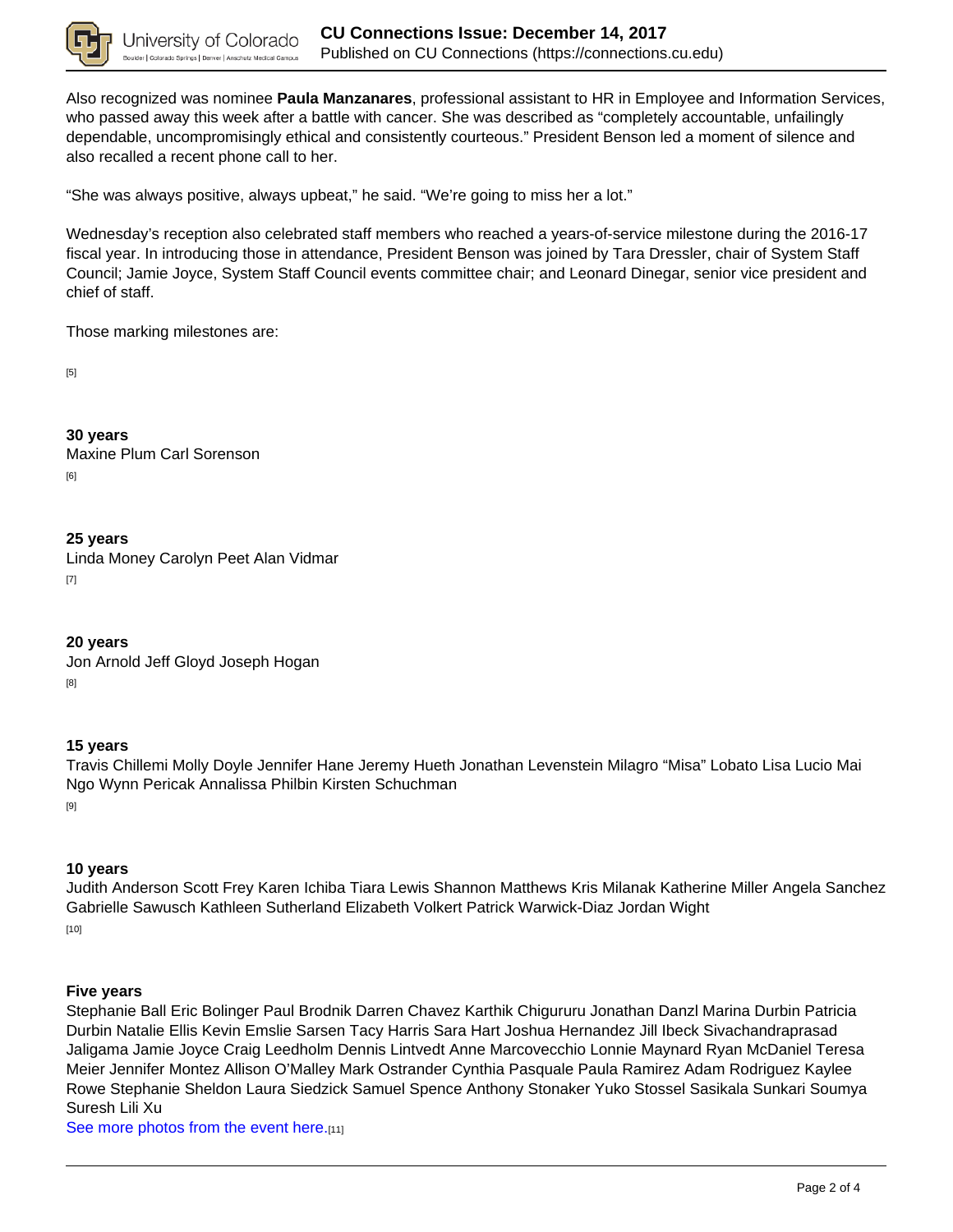

**Colorado's population growth to slow in 2018, but new jobs still coming** [12]

Global wind energy to shift southward in years to come<sub>[13]</sub>

**Alumna, noted author and environmentalist to lead December commencement**[14]

**Nursing program exposes students to community health through firsttime parents** [15]

**CU Denver celebrates first named building**[16]

**ASPIRE alumna receives alternative licensure teaching award**[17]

**AIDS Clinical Trials Unit celebrates 25 years of progress**[18]

**American pre-health undergraduates, international scholars celebrate ISCORE** 

**Smith shares story of living with Treacher Collins syndrome**